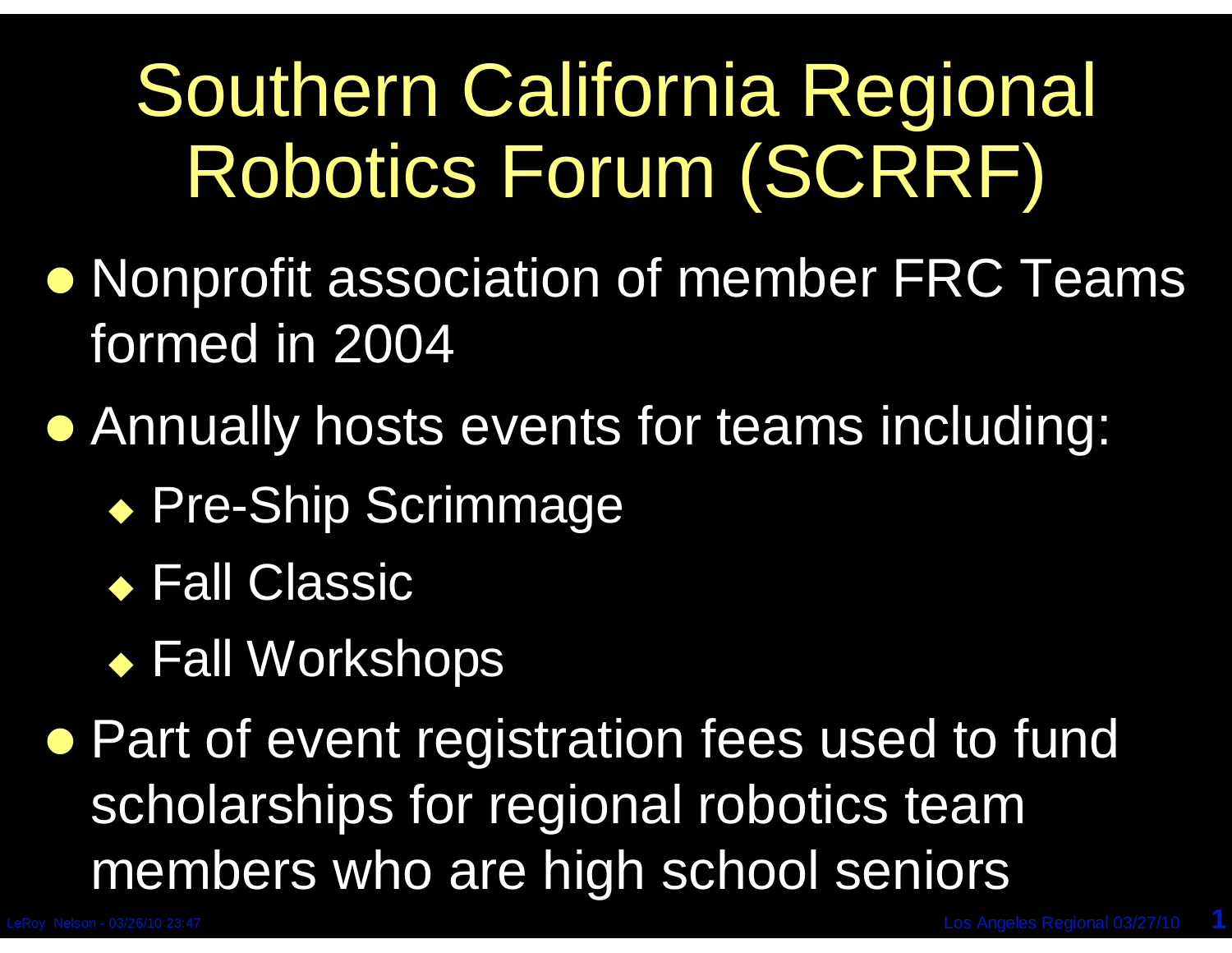## SCRRF Scholarships

- Offered first \$500 scholarship in 2005
- Offered two \$500 scholarships since 2007
- A grant from Time Warner Cable will allow SCRRF to offer at least two \$1000 scholarships in 2011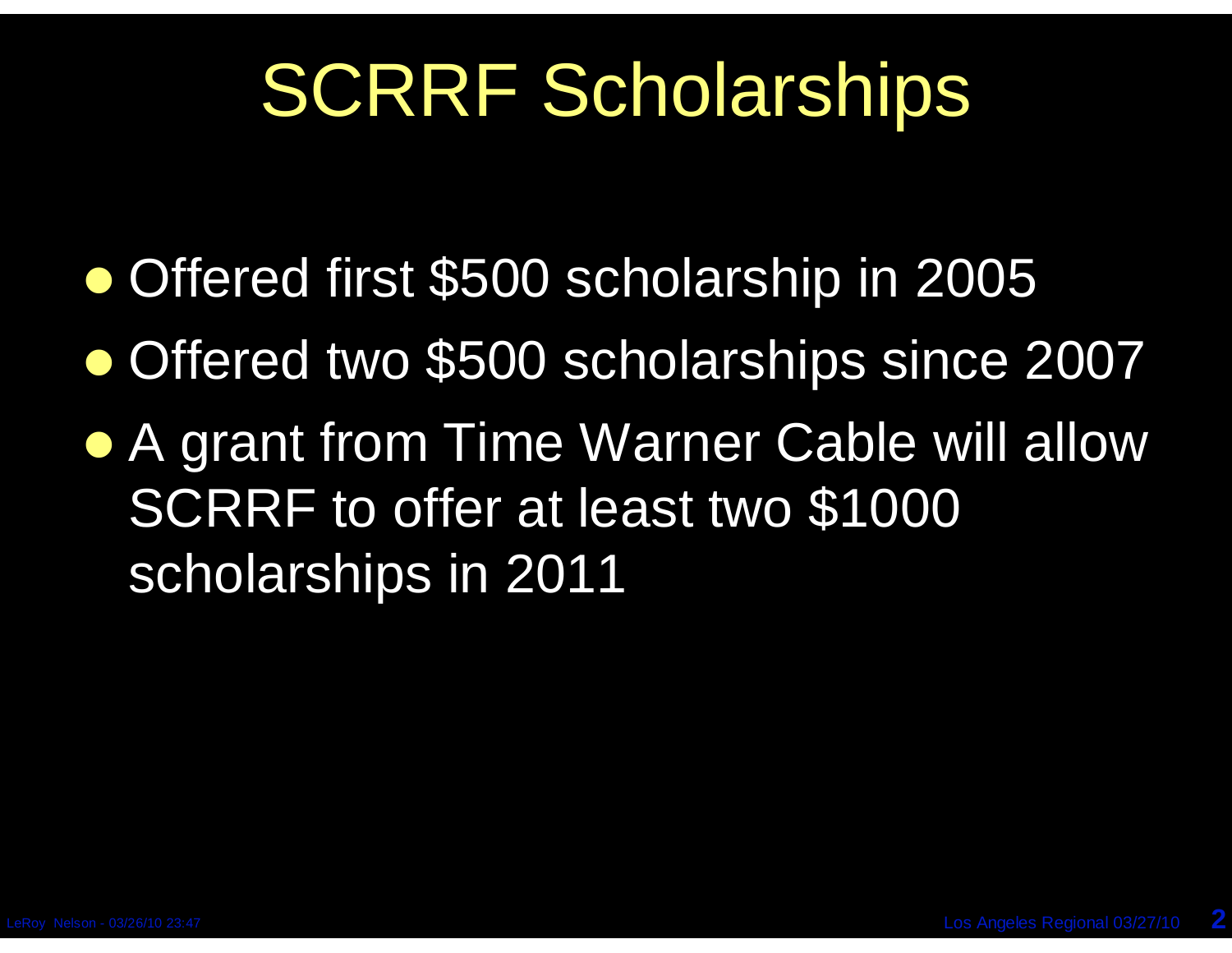# 2010 SCRRF Scholarship Applications

| <b>Name</b>             | <b>Team</b> | <b>High School</b>   | <b>City</b>           |
|-------------------------|-------------|----------------------|-----------------------|
| <b>Robbie Gleichman</b> | 294         | <b>Redondo Union</b> | <b>Redondo Beach</b>  |
| <b>Carrine Johnson</b>  | 2637        | <b>PV Peninsula</b>  | <b>Palos Verdes</b>   |
| Morgan Luckey           | 1070        | Louisville           | <b>Woodland Hills</b> |
| Megan Ruane             | 207         | <b>Hawthorne</b>     | <b>Hawthorne</b>      |
| <b>Ryan Sharp</b>       | 294         | <b>Redondo Union</b> | <b>Redondo Beach</b>  |
| Cynthia Wong            | 599         | <b>Granada Hills</b> | <b>Granada Hills</b>  |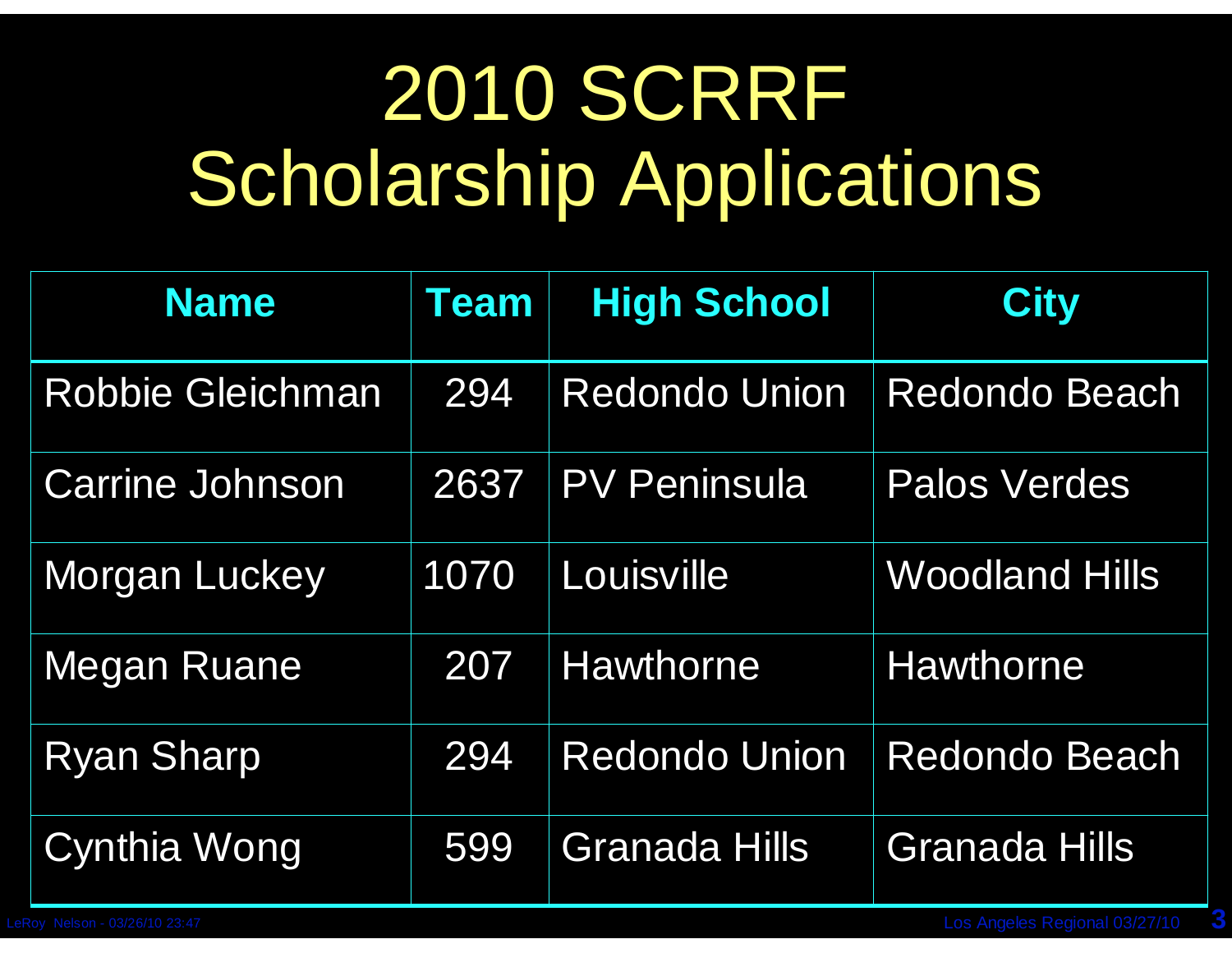# 2010 SCRRF Scholarships

- **Applications reviewed by active SCRRF** leaders who did now know any of the applicants
	- ◆ David Brinza, PhD
		- **FRC Team 980 Lead Mentor**
		- **Principal Systems Engineer, JPL**
	- ◆ Ralph Mills, PhD
		- **VEX Robotics Event Coordinator**
		- **Small Manufacturers Institute**

**• Two applications selected unanimously**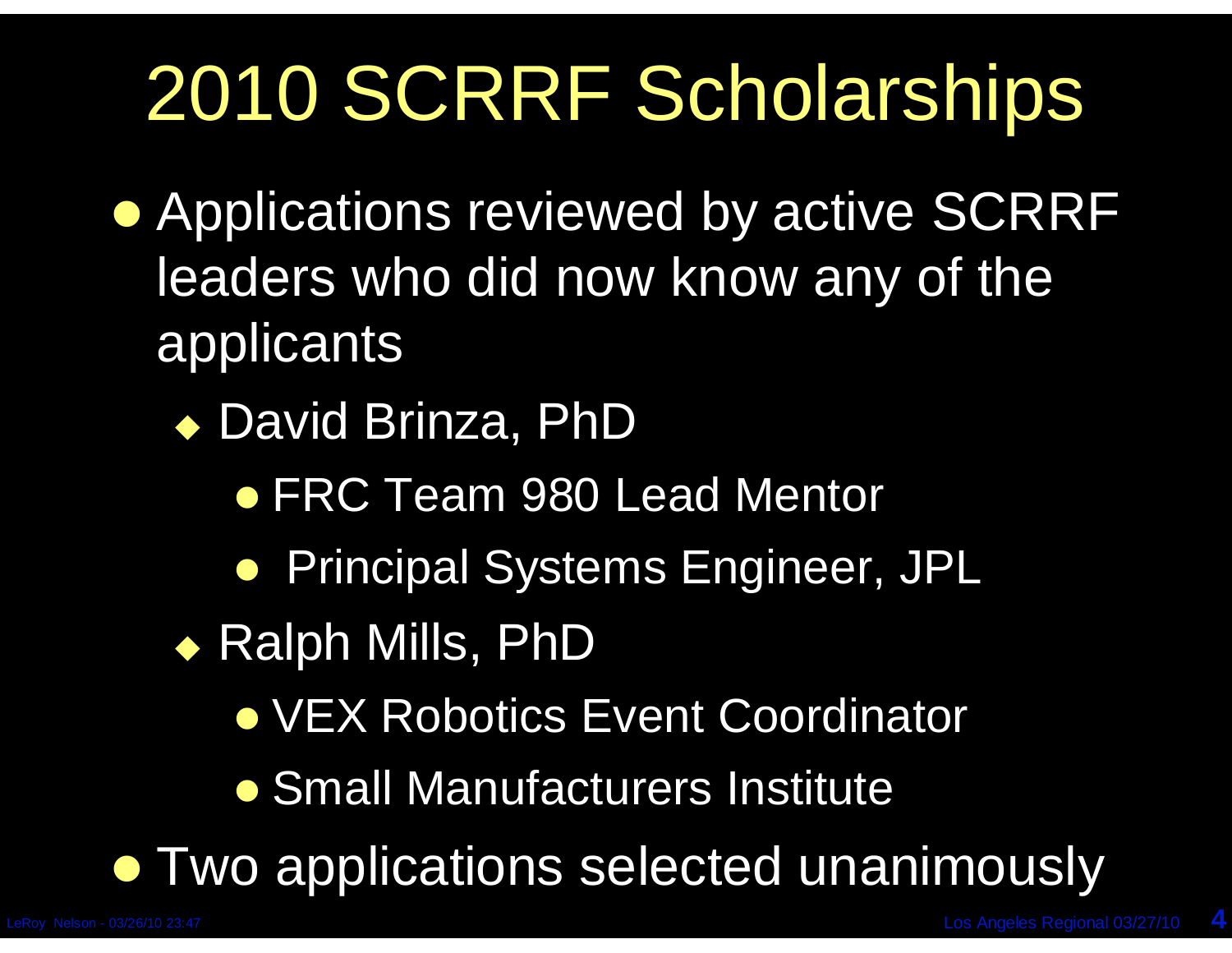### Ryan Sharp

Captain, FRC 294 Beach Cities Robotics

- Led his VEX, FTC and FRC teams to qualify for several World Championships during the last three years
	- Won the 2008 FTC World Championships
- **.** "Acted with maturity well beyond his years"
- "Demonstrated the highest values of *FIRST*"
- **Non-weighted GPA: 3.46**
- **Plans to attend San Jose State University**